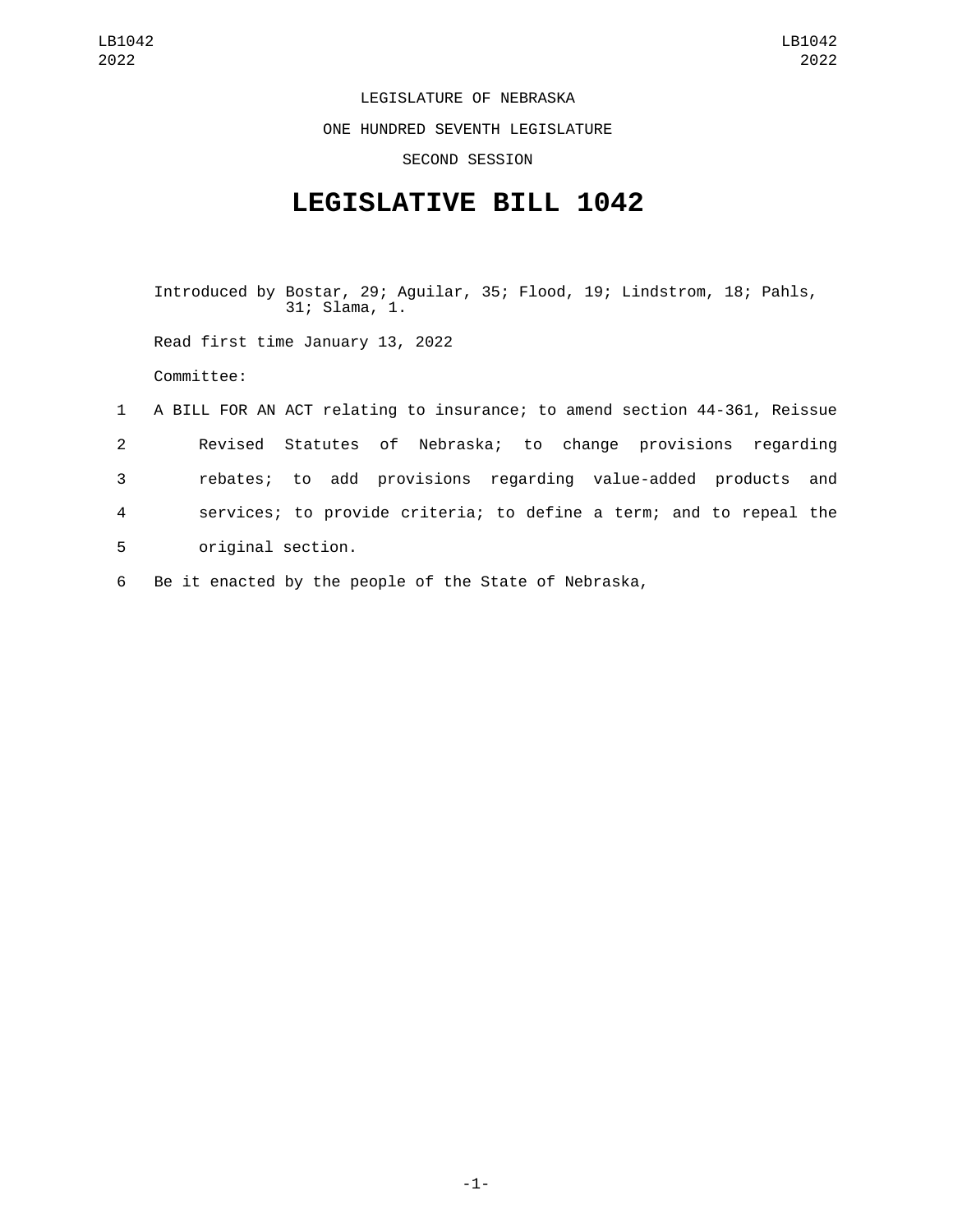Section 1. Section 44-361, Reissue Revised Statutes of Nebraska, is 2 amended to read:

 44-361 (1) No insurance company, by itself or any other party, and no insurance agent or broker, personally or by any other party, shall offer, promise, allow, give, set off, or pay, directly or indirectly, any rebate of, or part of, the premium payable on the policy, or of any policy, or agent's commission thereon, or earnings, profits, dividends, or other benefits founded, arising, accruing or to accrue thereon or therefrom, or any paid employment or contract for service, or for advice of any kind, or any other valuable consideration or inducement to, or for insurance, on any risk authorized to be taken under section 44-201 now or hereafter to be written, which is not specified in the policy contract of 13 insurance. No  $\div$  nor shall any such company, agent, or broker, personally or otherwise, shall offer, promise, give, sell or purchase any stock, bonds, securities or property, or any dividends or profits accruing or to accrue thereon, or other things of value whatsoever, as inducement to insurance or in connection therewith, which is not specified in the policy. No insured person or party shall receive or accept, directly or indirectly, any rebate of premium, or part thereof, or agent's or broker's commission thereon, payable on the policy, or on any policy of insurance, or any favor or advantage or share in the dividends or other benefits to accrue on, or any valuable consideration or inducement not 23 specified in the policy contract of insurance.

 (2) Extending of interest-free credit on life and liability insurance premiums or interest-free credit on crop hail insurance 26 premiums shall not be considered a rebate of the premium for purposes of 27 this section.

 (3) Payments made pursuant to the Nebraska Right to Shop Act shall not be considered a rebate of the premium for purposes of this section.

 (4)(a) The offer or provision by an insurance company or an agent or 31 broker, by or through employees, affiliates, or third-party

-2-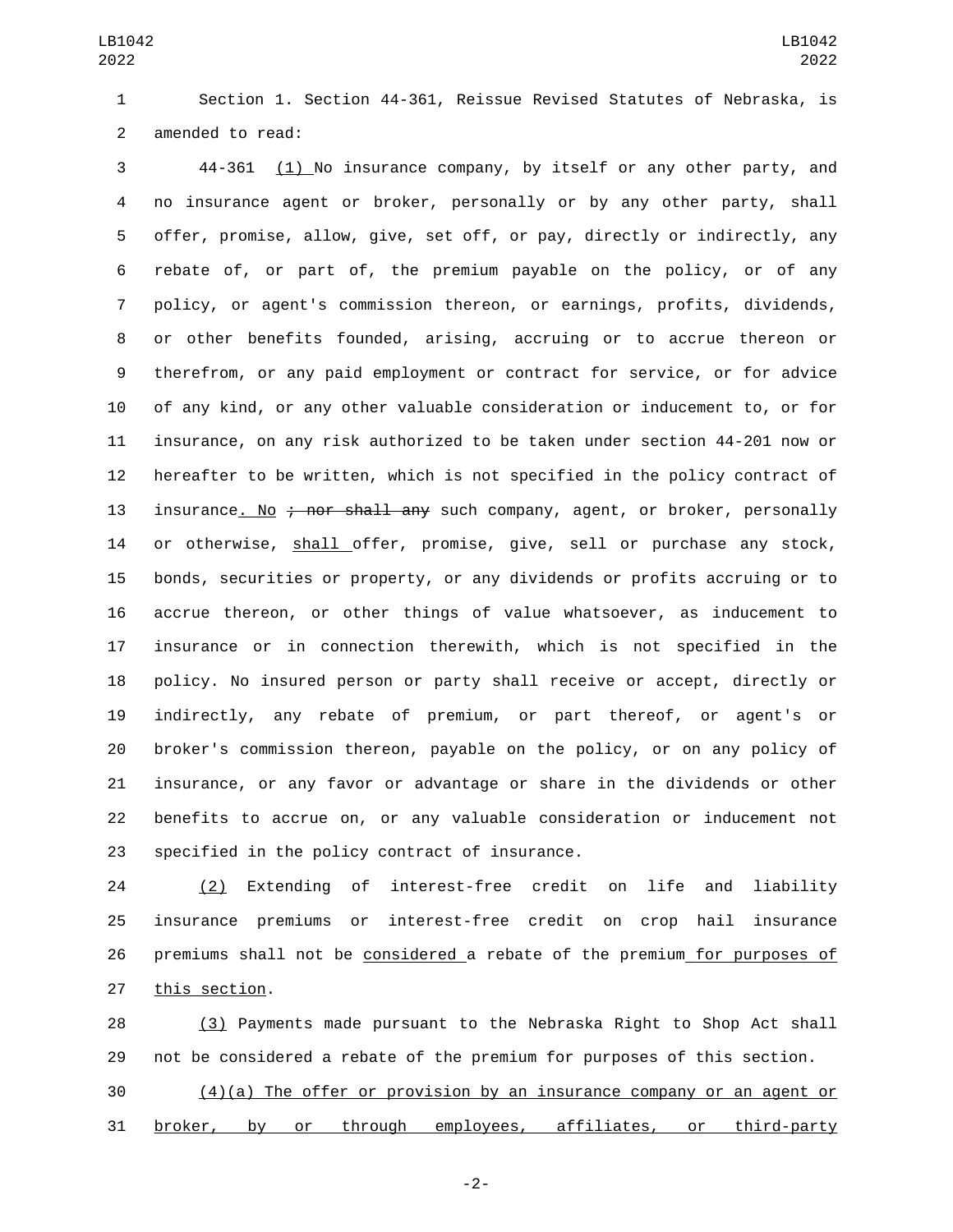| 1              | representatives, of value-added products or services at no or reduced    |
|----------------|--------------------------------------------------------------------------|
| $\overline{2}$ | cost when such products or services are not specified in the policy of   |
| 3              | insurance shall not be prohibited by this section if the product or      |
| 4              | service:                                                                 |
| 5              | (i) Relates to the insurance coverage; and                               |
| 6              | (ii) Is primarily designed to satisfy one or more of the following:      |
| 7              | (A) Provide loss mitigation or loss control;                             |
| 8              | (B) Reduce claim costs or claim settlement costs;                        |
| 9              | (C) Provide education about liability risks or risk of loss to           |
| 10             | persons or property;                                                     |
| 11             | (D) Monitor or assess risk, identify sources of risk, or develop         |
| 12             | strategies for eliminating or reducing risk;                             |
| 13             | (E) Enhance health;                                                      |
| 14             | (F) Enhance financial wellness through items such as education or        |
| 15             | financial planning services;                                             |
| 16             | (G) Provide post-loss services;                                          |
| 17             | (H) Incent behavioral changes to improve the health or reduce the        |
| 18             | risk of death or disability of a customer; or                            |
| 19             | (I) Assist in the administration of the employee or retiree benefit      |
| 20             | insurance coverage.                                                      |
| 21             | <u>(b) The cost to the insurance company or agent or broker offering</u> |
| 22             | the product or service to any given customer shall be reasonable in      |
| 23             | comparison to that customer's premiums or insurance coverage for the     |
| 24             | policy class.                                                            |
| 25             | (c) If the insurance company or agent or broker is providing the         |
| 26             | product or service offered, the insurance company or agent or broker     |
| 27             | shall ensure that the customer is provided with contact information to   |
| 28             | assist the customer with questions regarding the product or service.     |
| 29             | (d) The Director of Insurance may adopt and promulgate rules and         |
| 30             | regulations when implementing the permitted practices set forth in this  |
| 31             | subsection to ensure consumer protection. Such rules and regulations,    |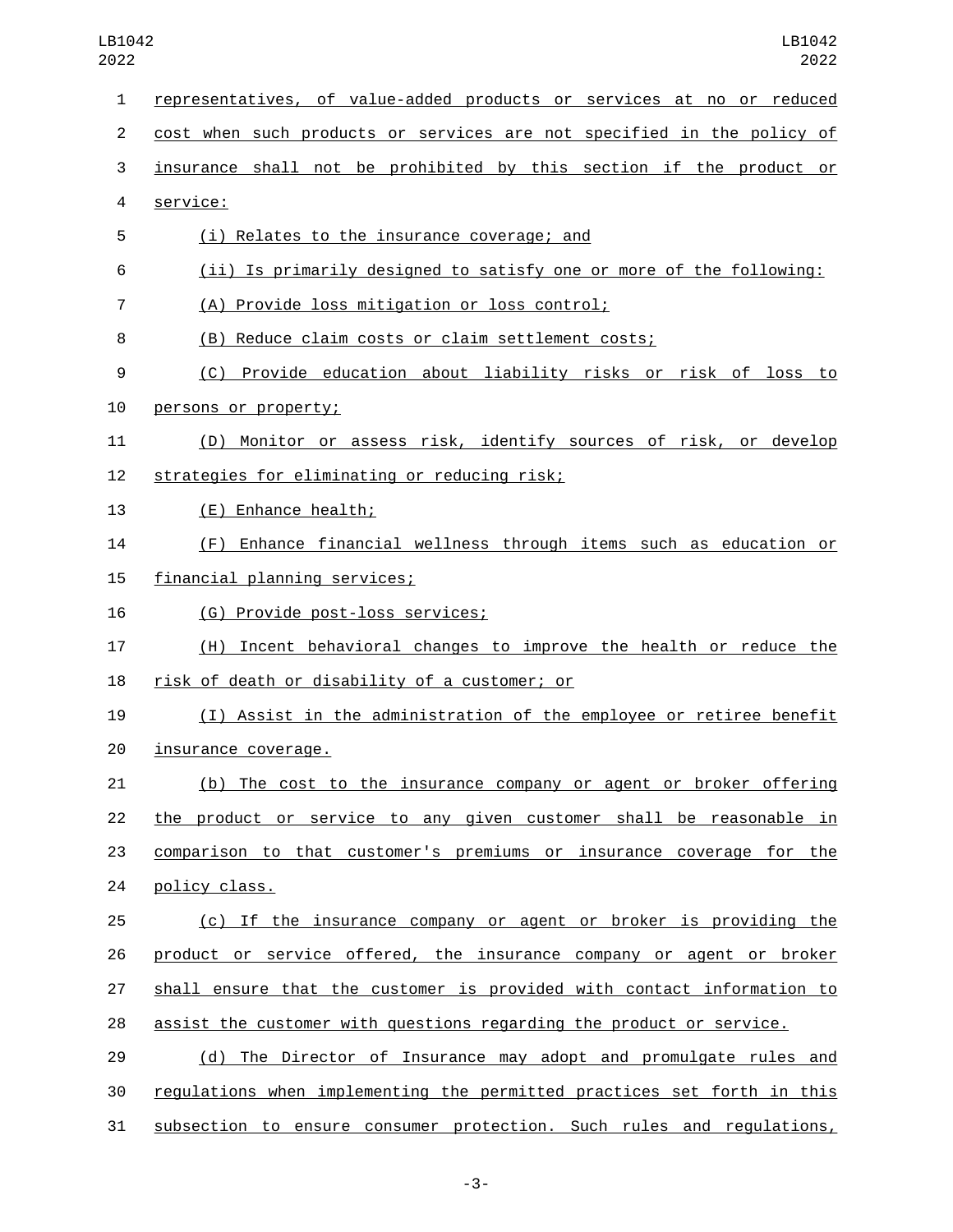consistent with applicable law, may address, among other issues, consumer 2 data protections and privacy, consumer disclosure, and unfair discrimination.3

 (e) The availability of the value-added product or service shall be based on documented objective criteria and offered in a manner that is not unfairly discriminatory. The documented criteria shall be maintained by the insurance company or agent or broker and produced upon request by 8 the Department of Insurance.

 (f) If an insurance company or agent or broker does not have sufficient evidence, but has a good-faith belief that the product or service will achieve the purpose for which such product or service was 12 primarily designed under subdivision  $(4)(a)(ii)$  of this section, the insurance company or agent or broker may provide the product or service in a manner that is not unfairly discriminatory as part of a pilot or testing program for no more than one year. An insurance company or agent or broker shall notify the Department of Insurance of any such pilot or testing program offered to consumers in this state prior to launching such pilot or testing program and may proceed with the program unless the department objects within twenty-one days of such notice.

 (5) Notwithstanding the other provisions of this section, an 21 insurance company or an agent or broker may:

 (a) Offer or give noncash gifts, items, or services, including meals to or charitable donations on behalf of a customer, in connection with 24 the marketing, sale, purchase, or retention of contracts of insurance, as long as the cost does not exceed an amount determined to be reasonable by the Director of Insurance, per policy year per term. The offer shall be made in a manner that is not unfairly discriminatory. The customer shall not be required to purchase, continue to purchase, or renew a policy in 29 exchange for the gift, item, or service; and

 (b) Conduct drawings or raffles to the extent permitted by state law, as long as there is no financial cost to entrants to participate,

-4-